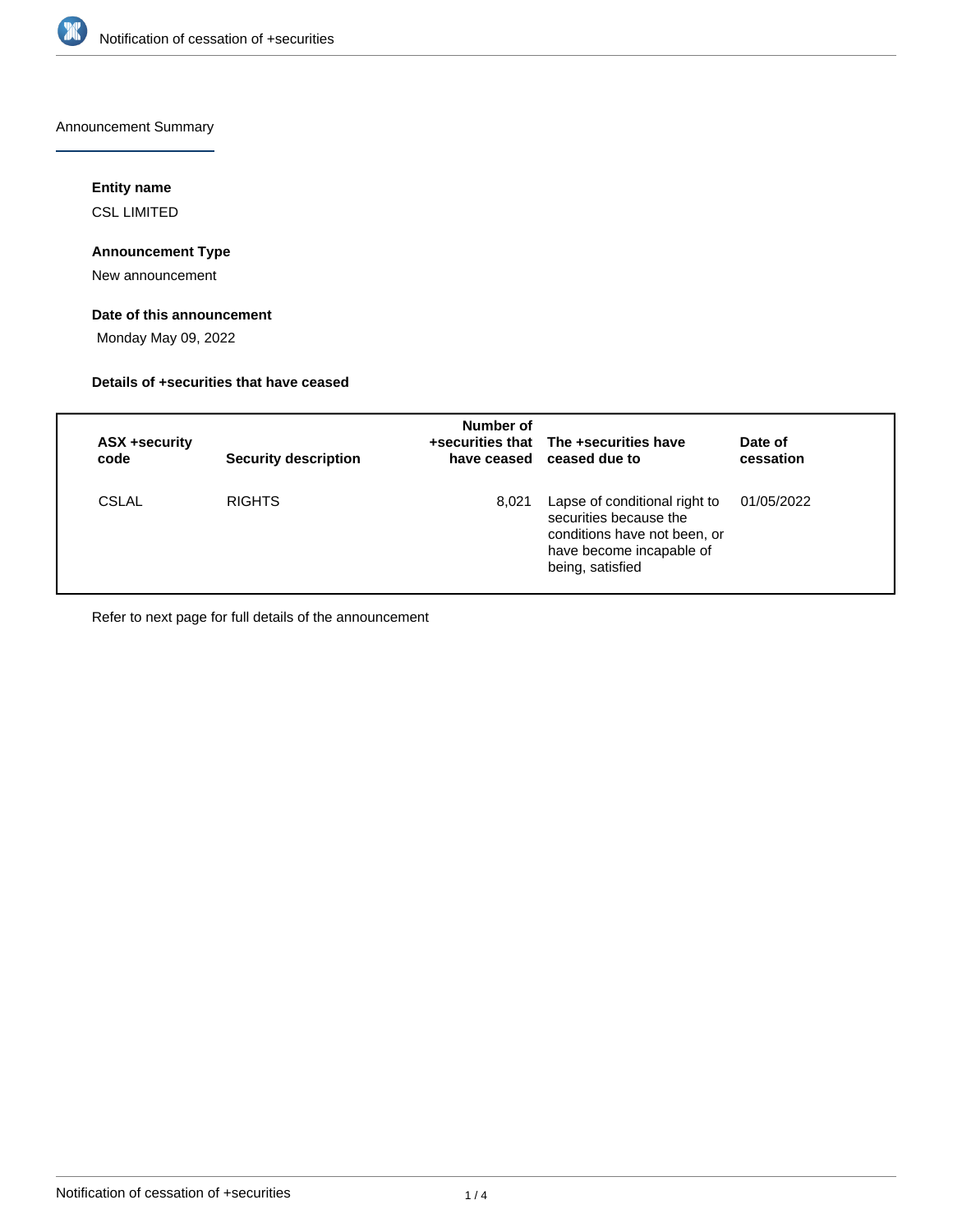

## Part 1 - Announcement Details

## **1.1 Name of +Entity**

CSL LIMITED

We (the entity named above) provide the following information about our issued capital.

**1.2 Registered Number Type**

ABN

**Registration Number** 99051588348

**1.3 ASX issuer code CSL** 

**1.4 The announcement is** New announcement

# **1.5 Date of this announcement**

9/5/2022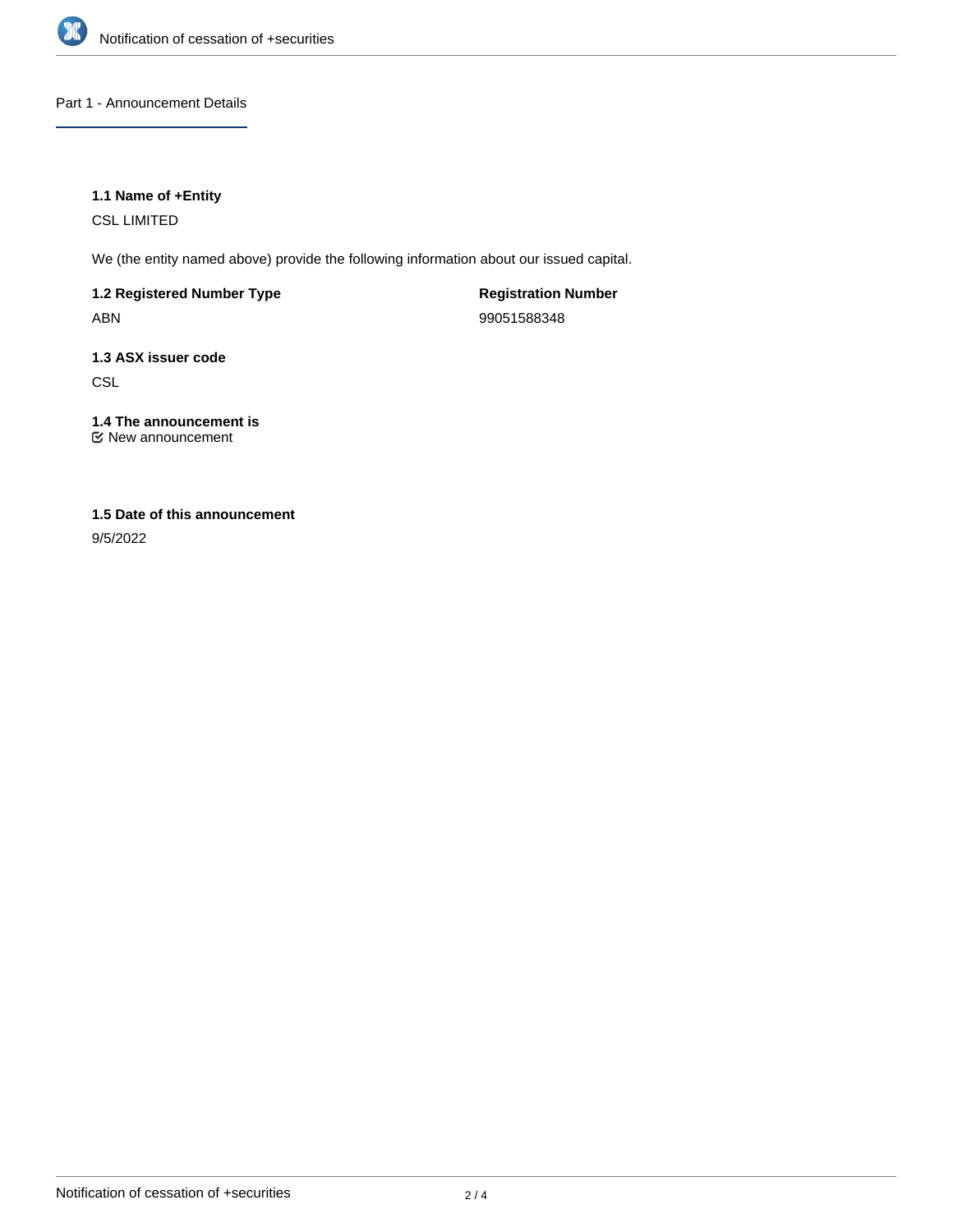

### Part 2 - Details of +equity securities or +debt securities that have ceased

## **ASX +Security Code and Description**

CSLAL : RIGHTS

#### **Unquoted +equity securities that have ceased**

**Number of securities that have ceased**

8,021

#### **Reason for cessation**

Lapse of conditional right to securities because the conditions have not been, or have become incapable of being, satisfied

#### **Date of cessation**

**Is the entity paying any consideration for the cessation?** No

1/5/2022

## **Any other information the entity wishes to notify to ASX about the cessation?**

Lapse of Rights due to processing of April 2022 leavers.